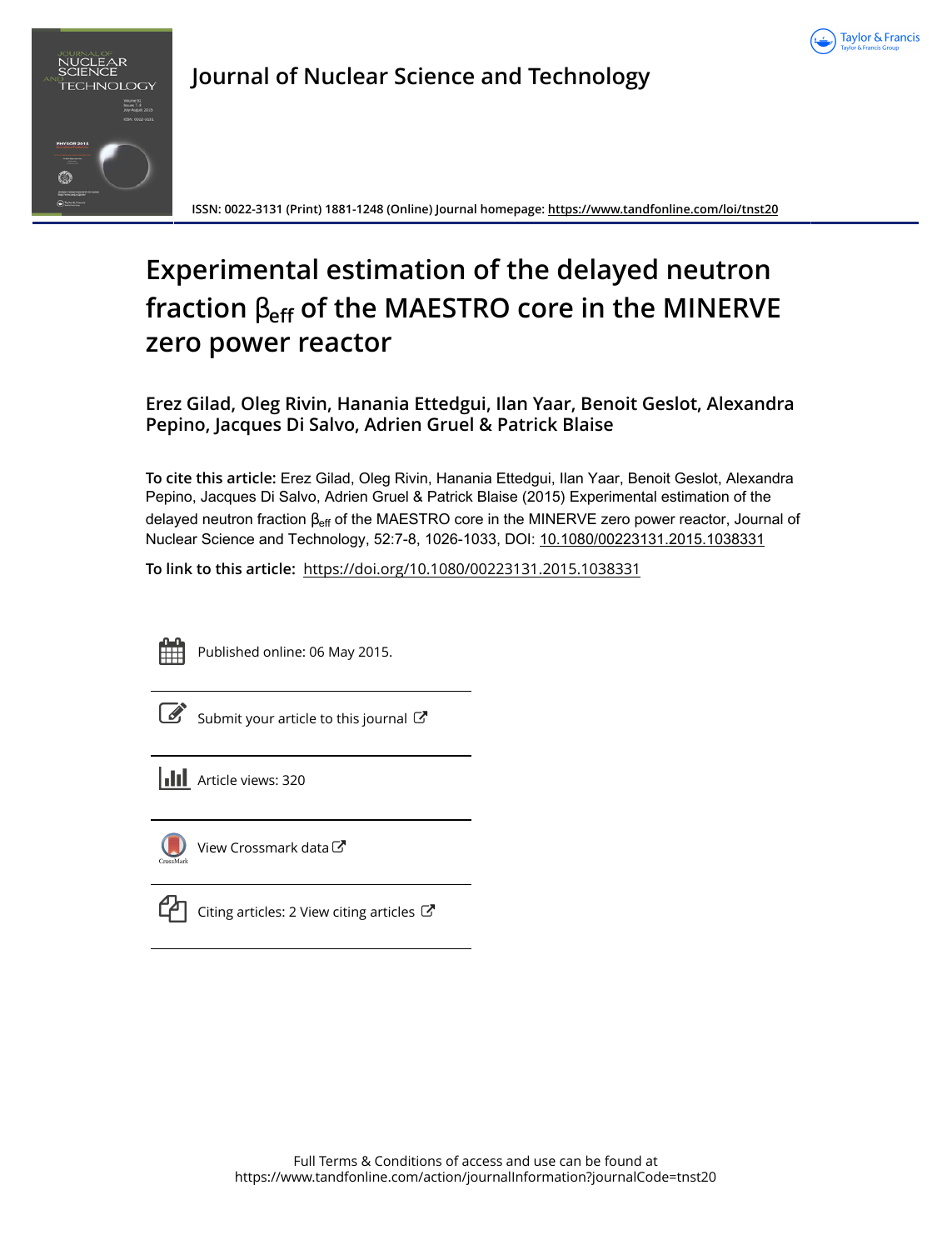ARTICLE *Physor 2014*

## **Experimental estimation of the delayed neutron fraction** *β***eff of the MAESTRO core in the MINERVE zero power reactor**

Erez Gilad<sup>a[∗](#page-1-1)</sup>, Oleg Rivin<sup>b</sup>, Hanania Ettedgui<sup>b</sup>, Ilan Yaar<sup>b</sup>, Benoit Geslot<sup>c</sup>, Alexandra Pepino<sup>c</sup>, Jacques Di Salvo<sup>c</sup>, Adrien Gruel<sup>[c](#page-1-3)</sup> and Patrick Blaise<sup>c</sup>

<span id="page-1-0"></span>*aThe Unit of Nuclear Engineering, Ben-Gurion University of the Negev, Beer-Sheva 84105, Israel; bDepartment of Physics, Nuclear Research Center Negev, Beer-Sheva 84190, Israel; <sup>c</sup> Commissariat a l' ` EnergieAtomiqueet aux ´ Energies Alternatives, CEA ´ DEN/CAD/DER/SPEx/LPE, Saint Paul-les-Durance 13108, France*

<span id="page-1-3"></span>(*Received 22 January 2015; accepted final version for publication 1 April 2015*)

A method for determining the effective delayed neutron fraction  $\beta_{\text{eff}}$  using in-pile reactivity oscillations and Fourier analysis is presented. This method is based on measurements of the reactor's power response to small periodic in-pile reactivity perturbations and utilizes Fourier analysis for reconstruction of the reactor zero power transfer function. This approach enables the estimation of  $\beta_{\text{eff}}$  using multi-parameter nonlinear weighted least-squares fit. The method extends previous works by accounting for higher harmonics excitation in the frequency domain by the trapezoidal reactivity signal, both in the reactivity perturbation and in the reactor power response. We show that by using this new approach it is possible to obtain the reactor transfer function in a wide range of frequencies, using only a single oscillation frequency. This method is applied to a set of measurements of the MAESTRO core configuration in the MINERVE zero power reactor (ZPR) located at the Cadarache Research Center. The derived value of  $\beta_{\text{eff}}$ , using this method, is  $711 \pm 17$  pcm.

## **Keywords: effective delayed neutron fraction; reactor kinetics; response function; reactor safety; critical experiment; reactor physics**

## **1. Introduction**

Delayed neutrons are of fundamental importance in the field of nuclear reactor dynamics and control. Although only a small fraction of the neutrons emitted by fission are not prompt, the knowledge of the delayed neutron parameters is essential for transient analysis, such as startup or shutdown of the reactor, as well as for accident analysis and control system design [\[1\]](#page-7-0).

A well-known model frequently implemented in the study of nuclear reactor dynamics is the point reactor model. In the context of this model, the delayed neutron characteristics are lumped in several representative groups of constant parameters which adequately describe the time dependence of the delayed neutron precursors [\[2\]](#page-7-1). One of the main delayed neutron parameters used in the point reactor model equations is the effective delayed neutron fraction  $\beta_{\text{eff}}$ , which incorporates both delayed neutron spectral properties and core geometrical configuration [\[1](#page-7-0)[,2\]](#page-7-1). Additional delayed neutron parameters include the fraction of <span id="page-1-2"></span>fission neutrons emitted in each delayed group  $\beta_i$  and the delayed neutron precursors decay constants  $\lambda_i$ .

Experimental efforts aimed at determining the value of  $\beta_{\text{eff}}$ , which provide experimental support for the evaluation of delayed neutron parameters, are extremely valuable. This is due to the fact that unlike other fields in reactor physics, e.g. criticality safety or shielding, the availability of experimental data and benchmark problems for validating delayed neutron parameters and its implementation in different models is highly limited [\[3](#page-7-2)[,4\]](#page-7-3). Furthermore, the existing experimental data exhibit significant discrepancies between the different sets of parameters [\[5\]](#page-7-4), which lead to substantial disparity in the analysis of kinetic experiments and reactor dynamic behavior [\[4](#page-7-3)[,6–8\]](#page-7-5).

The small number of experiments dedicated to the evaluation of  $\beta_{\text{eff}}$ , along with the significant discrepancies between the delayed neutron parameter sets, strongly emphasize the need for novel and more accurate experiments aimed at measuring this value in thermal

<span id="page-1-1"></span><sup>∗</sup>Corresponding author. Email: [gilade@bgu.ac.il](mailto:gilade@bgu.ac.il)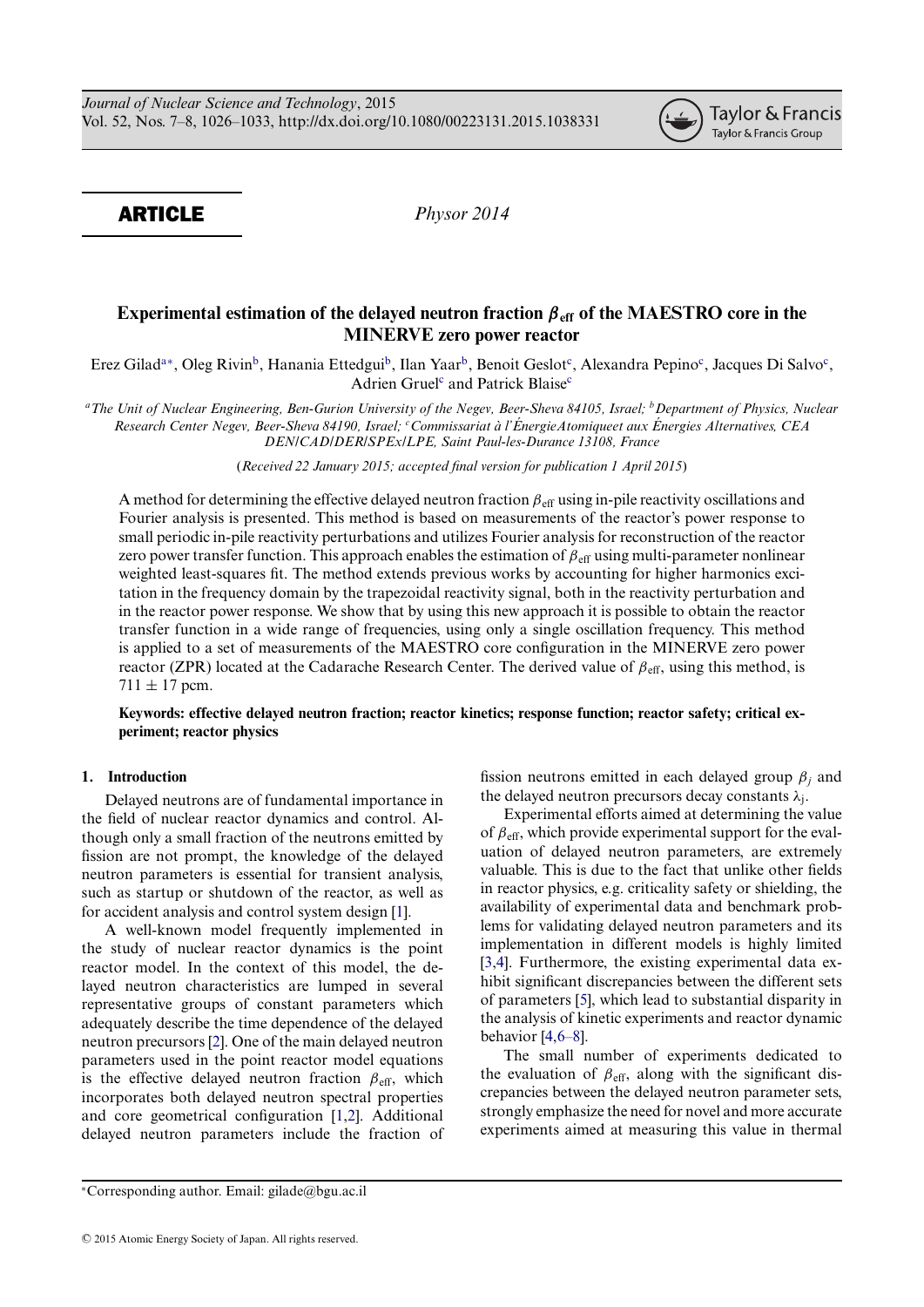reactors [\[4](#page-7-3)[,9\]](#page-7-6). According to the WPEC Subgroup 6 report [\[9\]](#page-7-6), the utilization of critical facilities for in-pile measurements designed for validating the calculations of thermal reactors is recommended. In addition, the WPEC Subgroup 6 report recommends a target accuracy of 3% for  $\beta_{\text{eff}}$  calculations, which imposes an upper limit on the uncertainty associated with experiments in order for them to be useful for nuclear data validation [\[4](#page-7-3)[,9\]](#page-7-6). The analysis of the MISTRAL experiments on the effective delayed fraction  $\beta_{\text{eff}}$  in the EOLE zero power reactor (ZPR) [\[10\]](#page-7-7), for  $UO<sub>2</sub>$  and MOX LWR cores, performed using noise techniques and the European nuclear data file JEFF-3.1.1, led to very satisfactory results with C/E within uncertainty limits of 1.6% (1 $\sigma$ ).

In this work, a method for determining the effective delayed neutron fraction  $\beta_{\text{eff}}$  using in-pile reactivity oscillation and Fourier analysis is presented. The method is based on measurements of the reactor's power response to small periodic in-pile reactivity perturbations and utilizes Fourier analysis for reconstruction of the reactor zero power transfer function. Knowledge of the reactor transfer function enables the estimation of  $\beta_{\text{eff}}$ using a fitting procedure.

The method presented here extends a previous work by Yedvab et al. [\[4\]](#page-7-3) in which the delayed neutron normalized emission rate (NER) is evaluated in the frequency domain using in-pile reactivity oscillations. While Yedvab et al. [\[4\]](#page-7-3) observed excitation of higher odd harmonics in the frequency domain triggered by the trapezoidal reactivity signal; they did not account for it in their analysis. In this work, we account for these higher harmonics, both in the reactivity perturbation and in the power response, showing that it is possible to reconstruct the reactor transfer function (or the delayed neutrons emission rate) over a wide range of frequencies using only a single oscillation at a low frequency.

#### **2. Theoretical background**

#### *2.1. Derivation of the transfer function*

Study of the reactor power level response to small reactivity perturbations is of great importance regarding the stability and control of the reactor. The reactor power level response is described by a transfer function, which summarizes the main physical parameters controlling the reactor's dynamics [\[1,](#page-7-0)[2](#page-7-1)[,10,](#page-7-7)[11\]](#page-7-8). For a critical reactor operating at low power (such that the reactivity is not affected by the reactor's power level), the relation between small reactivity perturbation and the consequent small power response is derived by linearization of the point reactor dynamic equations  $[1,2,10,11]$  $[1,2,10,11]$  $[1,2,10,11]$  $[1,2,10,11]$  expressed by

$$
\delta P(s) = \delta \rho(s) P_0 R(s), \tag{1}
$$

where  $\delta \rho(s)$  is the Laplace transform of small reactivity perturbation  $\delta \rho(t)$ ,  $\delta P(s)$  is the Laplace transform of the consequent small power response  $\delta P(t)$ ,  $P_0$  stands for the

mean power, *s* is a complex variable, and *R*(*s*) is the zero power transfer function given by

$$
R(s) = \frac{1}{P_0} \frac{\delta P(s)}{\delta \rho(s)} = \left( s\Lambda + \sum_j \frac{s\beta_j}{s + \lambda_j} \right)^{-1}.
$$
 (2)

Thus, the transfer function formula encapsulates the point reactor model dynamic parameters:  $\Lambda$ ,  $\beta_i$ , and  $\lambda_i$ . Note that the transfer function  $R(s)$  is complex and its explicit representation in the frequency domain *R*(*i*ω) is obtained by substituting *i*ω for *s* [\[1](#page-7-0)[,10](#page-7-7)[,11\]](#page-7-8). For  $s \sim \lambda_j$ and  $Λ \sim 10^{-5}$  seconds, the *s*  $Λ$  term can be neglected since  $\Lambda \ll \beta_i/(s + \lambda_i)$  and Equation (2) becomes

$$
R(s) \xrightarrow{s \sim \lambda_j} \left( \sum_j \frac{s \beta_j}{s + \lambda_j} \right)^{-1}.
$$
 (3)

Once the transfer function  $R(i\omega)$  is measured over a range of frequencies it is possible to apply a fit procedure to determine the required delayed neutron parameters. For example, it is customary to assume that the delayed precursors group decay constants λ*<sup>j</sup>* are known and determine the  $\beta_i$  through the fit procedure. Actually, it is enough to measure the transfer function amplitude  $|R(i\omega)|$  for the fit procedure, disregarding its phase.

#### *2.2. Measurement of the transfer function*

A simple procedure for measuring the reactor transfer function is to periodically perturb a low power critical reactor by in-pile oscillations of a small reactivity sample and monitor both the position of the sample and the power level as a function of time. The reactivity perturbation may be applied using a control rod or a mechanical piston able to insert small samples into the core. The appropriate transforms should then be applied to both signals and the transfer function can be obtained.

This procedure requires fine tuning of the reactivity perturbation amplitude  $\delta \rho$ . On one hand, the perturbation should be large enough in order to overcome the inherent stochastic fluctuations characterizing the neutron flux and the acquisition system in the reactor. On the other hand, the perturbation should be small enough such that the linearization of the point reactor model equations is not invalidated. More specifically, the method for determining the transfer function values is as follows. For a pure sinusoidal perturbation with a distinct frequency  $\omega_0$ , e.g.

$$
\delta \rho(t) = \delta \rho_0 \sin(\omega_0 t), \tag{4}
$$

where  $\delta \rho_0$  is a constant reactivity worth of the perturbation, the reactor power response as a function of time is [\[1](#page-7-0)[,11\]](#page-7-8)

$$
\delta P(t) = P_0 \delta \rho_0 \left| R(i\omega_0) \right| \sin(\omega_0 t + \phi), \tag{5}
$$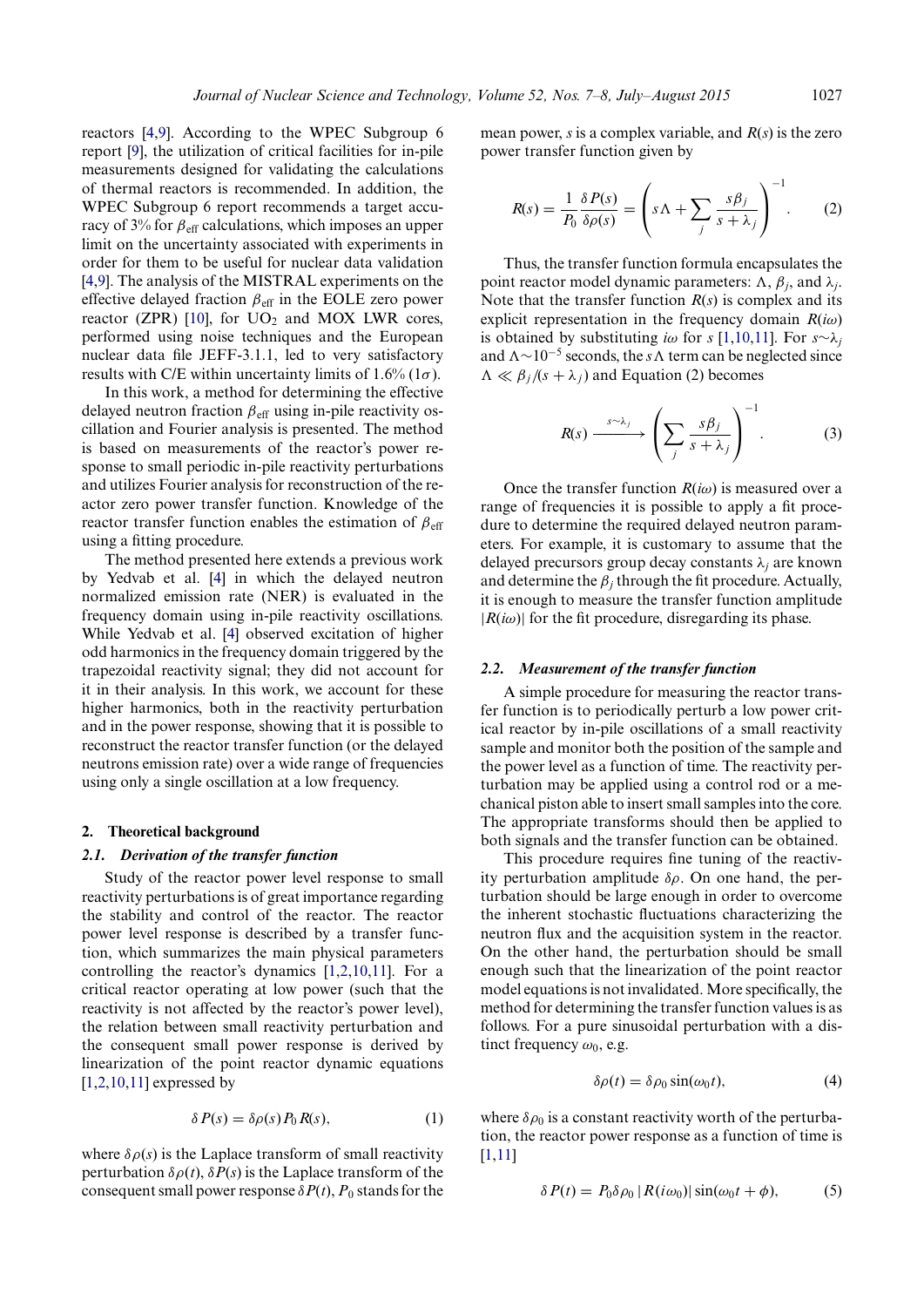where  $\phi$  is the transfer function phase angle. Since  $\delta P(t)$ is periodic it can be represented by a sum of its Fourier modes,

$$
\delta P(t) = \int_{-\infty}^{\infty} \delta \tilde{P}(\omega) \sin(\omega t) d\omega.
$$
 (6)

In this case, the only non-zero Fourier component of δ $P(t)$  is

$$
\delta \tilde{P}(\omega_0) = P_0 \delta \rho_0 |R(i\omega_0)|. \tag{7}
$$

In order to determine the transfer function amplitude  $|R(i\omega)|$  and discard the phase contribution, the modulus is taken for both sides of Equation (7) to obtain

$$
P_0 | R(i\omega_0)| = \frac{\left|\delta \tilde{P}(\omega_0)\right|}{\left|\delta \rho_0\right|}.
$$
 (8)

Generalizing the above result, any arbitrary periodic perturbation waveform  $\delta \rho(t)$  can be decomposed into its Fourier components:

$$
\delta \rho(t) = \int_{-\infty}^{\infty} \delta \tilde{\rho}(\omega) e^{i\omega t} d\omega.
$$
 (9)

Each Fourier component of the reactivity perturbation is transformed independently into a corresponding component in the power response of the reactor [\[11\]](#page-7-8):

$$
\delta P(t) = \int_{-\infty}^{\infty} \delta \tilde{P}(\omega) e^{i\omega t} d\omega
$$
  
=  $P_0 \int_{-\infty}^{\infty} \delta \tilde{\rho}(\omega) |R(i\omega)| e^{i(\omega t + \phi)} d\omega.$  (10)

Hence, an expression for the transfer function amplitude is obtained in the frequency domain

$$
P_0 | R(i\omega) | = \frac{\left| \delta \tilde{P}(\omega) \right|}{\left| \delta \tilde{\rho}(\omega) \right|}.
$$
 (11)

Note that for the method of in-pile oscillations, the waveform of the power response signal in the time domain  $\delta P(t)$  can be rather complicated, making the analysis extremely non-trivial; whereas the power response signal in frequency domain  $\delta \tilde{P}(\omega)$  will show distinct maxima at the resonant frequencies  $\omega_n$  making the analysis simpler.

### *2.3. Pseudo-square waveform for the reactivity perturbation*

In the measurements performed in the MINERVE ZPR, the reactivity perturbation was induced by a periodic insertion of a small reactivity worth water sample using a dedicated high accuracy mechanical piston [\[12\]](#page-7-9). The movement of the piston was chosen to be trapezoidal, i.e. the reactivity sample position toggled between two stationary states – inside and outside the core, with a short (∼1 s) transition between them.

Unlike pure sinusoidal signal, which excites a single Fourier mode, the quasi-square signal excites a series of higher modes (harmonics) in addition to the fundamental one. For oscillations with period  $T \gg 1$  second, the piston waveform signal quickly approaches the shape of a square waveform, in which case the excited higher harmonics are given by the Fourier series of a square signal:

$$
\delta \rho(t) = \sum_{n=0}^{\infty} \rho_n \sin(\omega_n t) \approx \rho_0 \frac{4}{\pi} \sum_{n=1,3,5,\dots}^{\infty} \frac{\sin(\omega_n t)}{n},
$$
  

$$
\omega_n \equiv 2\pi f n,
$$
 (12)

where *f* is the oscillation frequency of the piston and  $\rho_0$ is the reactivity worth of the sample. An important feature of the square signal is that the energy stored in its higher harmonics decays like *n*−1. This slow decay with *n* facilitates a proper signal to noise ratio of the higher harmonics excited by the reactivity perturbation. The general formula for the transfer function amplitude for each frequency  $\omega_n$  is

$$
P_0 | R(i\omega_n)| = \frac{|\delta \tilde{P}(\omega_n)|}{|\delta \tilde{\rho}(\omega_n)|},
$$
\n(13)

where  $|\delta \tilde{P}(\omega_n)|$  and  $|\delta \tilde{\rho}(\omega_n)|$  are the amplitude of the Fourier components at  $\omega_n$  of the power response and the reactivity perturbation, respectively.

#### **3. Experimental setup**

The oscillation experiments were performed at the MINERVE ZPR located at the CEA Cadarache Research Center. MINERVE is a pool-type  $(\sim 120 \text{ m}^3)$  reactor operating at a maximum power of 100 W with a corresponding thermal flux of  $10^9$  n cm<sup>-2</sup>s<sup>-1</sup> [\[13\]](#page-7-10). The core is submerged under 3 meters of water and is cooled through natural convection. The core is composed of a driver zone, which includes 40 standard highly enriched MTR-type metallic uranium alloy plate assemblies surrounded by a graphite reflector. An experimental cavity (70  $\times$  70 cm), in which various UO<sub>2</sub> or MOX cladded fuel pins can be loaded in different lattices, reproducing various neutron spectra [\[13](#page-7-10)[,14\]](#page-7-11), is located in the center of the driver zone. An oscillator piston, capable of moving periodically and vertically between two positions located inside and outside of the core is located inside the experimental zone. A general view of the MINERVE reactor is shown in **[Figure 1](#page-4-0)**, together with schematic drawings of the reactor geometrical configuration and the MAE-STRO core configuration [\[15\]](#page-7-12).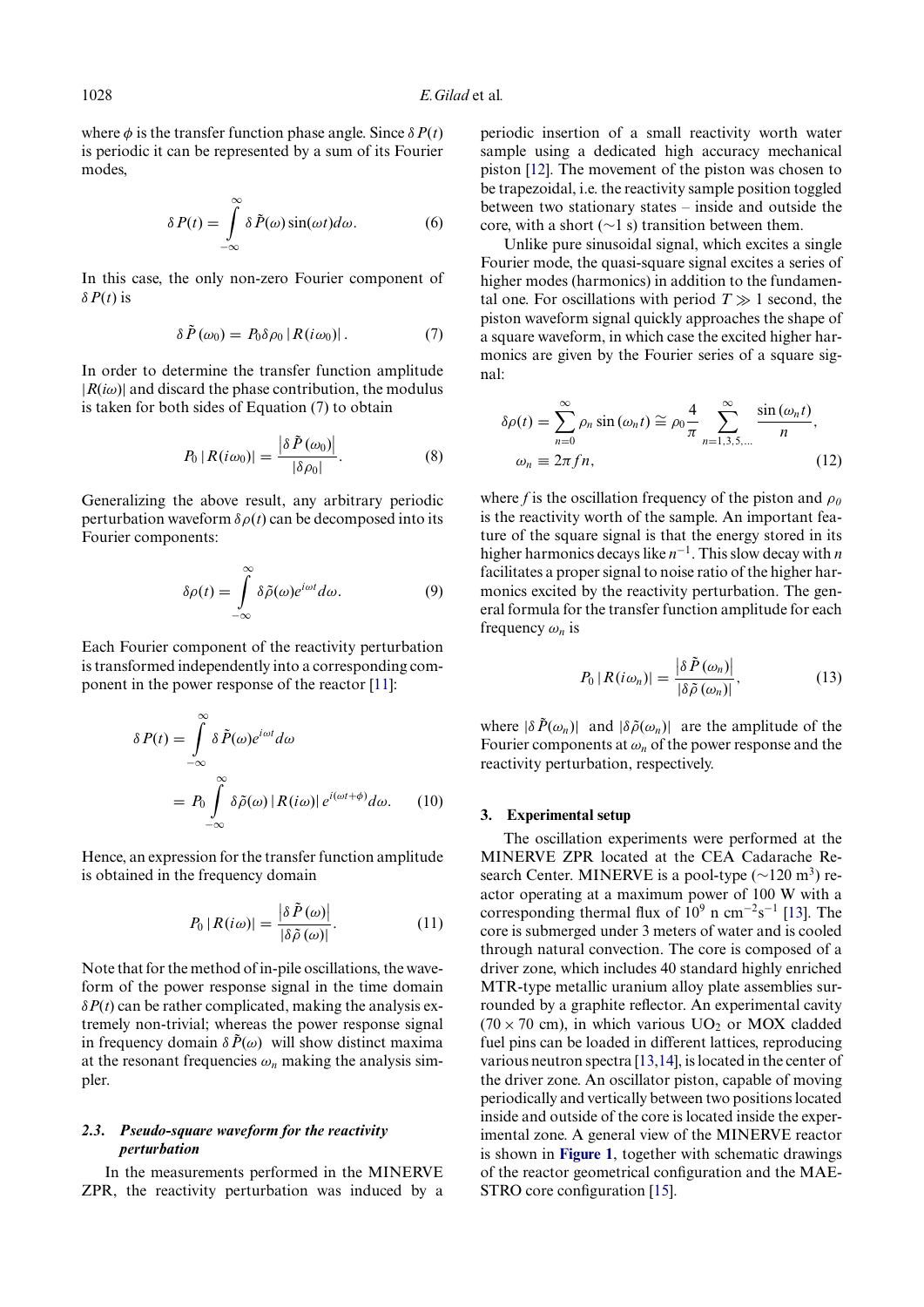<span id="page-4-0"></span>

Figure 1. Schematics of the MINERVE reactor. (a) General view of the reactor [\[13\]](#page-7-10). (b) Schematic drawing of the MINERVE reactor structure [\[14\]](#page-7-11). (c) Schematic drawing of the MAESTRO core configuration [\[15\]](#page-7-12). The location of the IC and FC detectors is marked by red and blue circles, respectively, in panel (b).

Our measurements at MINERVE lasted 6 days using the MAESTRO core configuration [\[14](#page-7-11)[,15\]](#page-7-12). The experiment was performed using 16 different oscillation frequencies in the range 0.005 to 0.25 Hz, with 100 full period cycles obtained for most frequencies. The average power level during the measurements was approximately 10 W, with maximal power oscillation of  $\pm 2\%$  and an average power level drift of less than 1% per minute. The reactivity oscillations were introduced into the reactor using a dedicated mechanical piston, mounted with a light water sample. The water sample acted as an additional moderator, which introduced an additional reactivity of  $3.79 \pm 0.02$  pcm into the core [\[16\]](#page-8-0).

The neutron count rate was measured using three thermal neutron detectors: <sup>10</sup>B based ionization chamber (IC), high sensitivity (CF8R, 8 mm diameter, 1.6 mg fissile material deposit) fission chamber (FC) and a low sensitivity (CF3R, 3 mm diameter,  $20 \mu$ g fissile material deposit) FC [\[17\]](#page-8-1). The IC was operated in current mode, avoiding dead time corrections that originated from the detector's high neutron sensitivity, whereas both FCs operated in pulse mode. The typical count rate in the CF8R detector was 2000 cps, and hence no dead time correction was required with an average dead time constant of  $\sim$ 0.5 μs. The detectors location is marked in [Figure 1\(](#page-4-0)b) by red (IC) and blue (FC) circles (next to the north side of the core).

The detectors outputs, along with a trigger signal used for synchronizing the piston position and the detectors acquisition, were recorded using two PC-based Fast Comtec acquisition cards (model MCA-3FADC),<sup>[1](#page-7-13)</sup> with a counting time per channel (time resolution  $\Delta t$ ) of 0.1 s. This  $\Delta t$  was chosen such that it offered an appropriate number of channels for the entire frequency range sampled in the experiment (4000 channels for the highest oscillation frequency of 0.25 Hz and 256,000 channels for the lowest frequency 0.005 Hz).

#### **4. Results and data analysis**

An example of the reactivity perturbation worth (proportional to the piston's position) and the corresponding IC and the more sensitive FC signals (total neutron count) for a 60 s oscillation period is shown in

<span id="page-4-1"></span>

Figure 2. The temporal dynamics of the external reactivity perturbation, introduced by the oscillating piston (a) and the corresponding IC and FC counts (b and c, respectively), obtained for a 60 s oscillation period.

**[Figure 2](#page-4-1)**. The prompt response of the neutron flux to the piston movement, as well as the delayed neutron dynamics, can be clearly observed. The sharp trapezoidal (nearly square) waveform of the reactivity perturbation is also evident [\(Figure 2\(](#page-4-1)a)). The statistical precision of the IC is significantly higher than that of the FC [\(Figure 2\(](#page-4-1)b) and 2(c)). Hence, the power oscillations observed by the FC are obscured by statistical fluctuations, which limit the derived number of higher harmonics (see [Section 4.2\)](#page-5-0). The sharp upward "spikes" visible in the IC signal [\(Figure 2\(](#page-4-1)b)) originate from the voltage to frequency converter. Although these "spikes" add positive counts, they are sharp, their occurrence is infrequent and their effect on the power spectrum is negligible.

#### *4.1. Experimental error estimation*

<span id="page-4-2"></span>There are three main independent contributions for the experimental error associated with the transfer function amplitude measurements. The first contribution, marked by  $\sigma_{\text{drift}}$ , is due to the drift in the reactor power level during the oscillations. The second one, marked by  $\sigma_{\text{stat}}$ , is due to statistical fluctuations characterizing the neutron flux, the detectors response, and the electronic acquisition system. The last one, marked by  $\sigma$ <sub>react</sub>, stems from the uncertainty in the reactivity worth of the induced perturbation. These errors are estimated for each value of the transfer function, i.e. for each harmonic value for each oscillation period. Assuming the errors are independent, the total uncertainty  $(1\sigma)$  for each value is estimated according to

$$
\sigma_{\text{total}} = \sqrt{\sigma_{\text{stat}}^2 + \sigma_{\text{drift}}^2 + \sigma_{\text{react}}^2}.
$$
 (14)

During the measurements campaign, the MINERVE automatic pilot rod, which is usually used to compensate for reactivity changes due to samples oscillations, was disconnected and the power level was regulated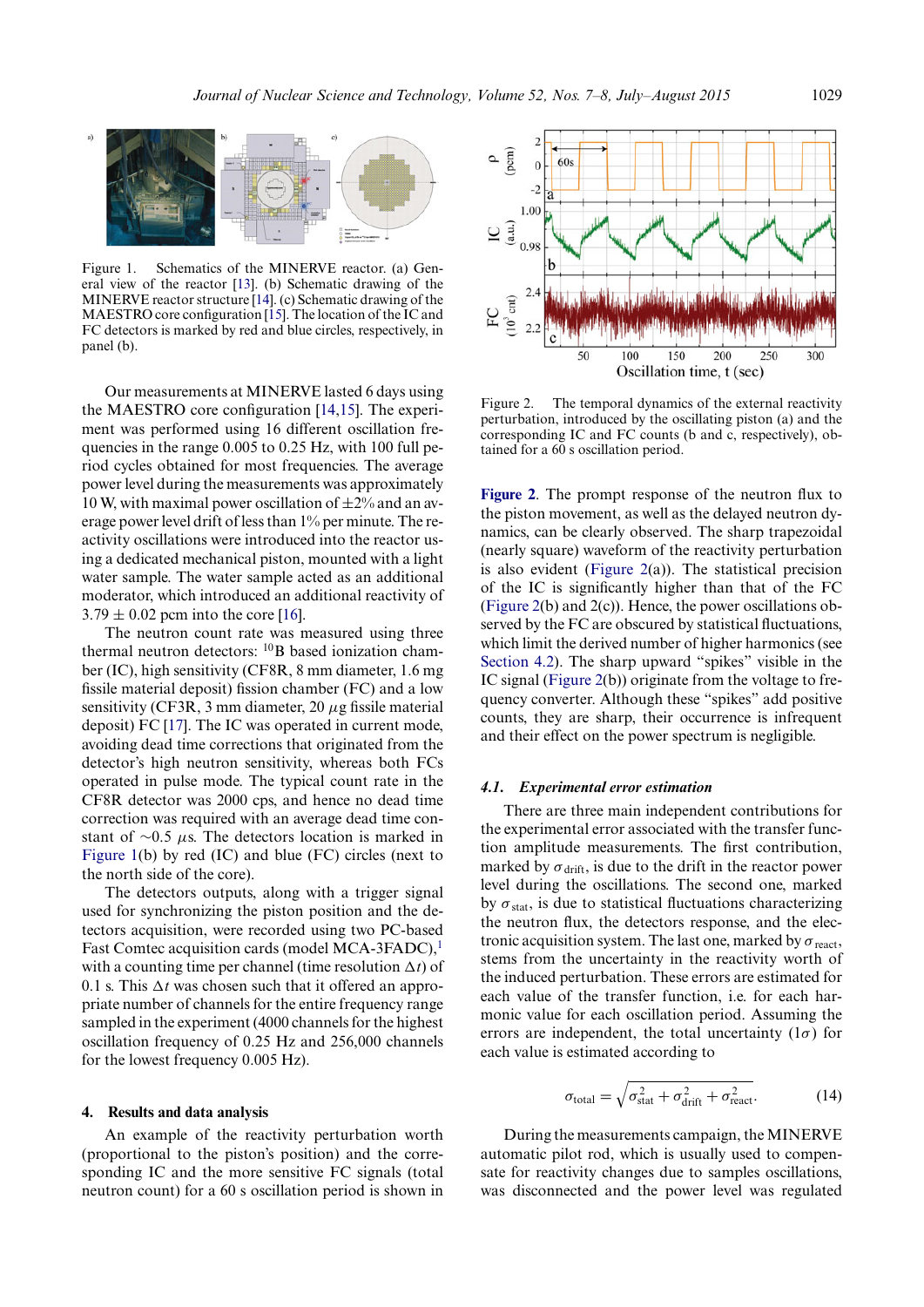<span id="page-5-1"></span>

Figure 3. The obtained transfer function amplitude,  $|R(i\omega)|$ , calculated for an oscillation period of 60 s. (a) The reactivity perturbation power spectrum. (b) The IC detector signal power spectrum. (c) The FC detector signal power spectrum. (d) The resulting transfer function amplitude values alongside curves obtained by substituting the delayed group constants from ENDF/B-VII.1 and JEFF-3.1.2 neutron data libraries into Equation (3), using  $\beta_{\text{eff}} = 650$  and 665 pcm, respectively.

manually using a control rod. Generally, the power level of the reactor was stabilized around 10 W and the reactor was critical prior to the oscillations startup. In some cases, the reactor was slightly off-critical at startup, leading to slow and steady power drift during the oscillations. In most cases, the drift was extremely mild (less than 1% per minute) and in other cases it was compensated manually during the measurement. The propagated uncertainty in the power spectrum harmonic height (**[Figure 3](#page-5-1)**(b) and 3(c)) is estimated by correcting the experimental results. This drift removal was obtained using moving window averaging. The uncertainty is estimated for each harmonic for each oscillation period and is found to be more pronounced for higher frequencies. Its average value is  $\sigma_{\text{drift}} \sim 2\%$ for the IC detector and  $\sigma_{\text{drift}} \sim 1\%$  for the FC detector.

The statistical error originates from the statistical variance characterizing the neutron population in the reactor, the detector response, and the fluctuations in the electronic acquisition system. The standard deviation of the IC and FC detectors counts is estimated for each measurement according to  $\sigma_{stat} = std(y_i - y_{i-1}), i =$ 2, ..., *N*, where  $y_i$  is the detector count at  $t_i$  and *N* is the total number of sample points. This conservative approach assumes that the time-scale characterizing the statistical variations is significantly shorter than that of the power oscillations [\(Figure 2\(](#page-4-1)b)). Hence, the obtained  $\sigma_{stat}$  is slightly overestimated. The propagation of this statistical variance to uncertainty in the power spectrum harmonics height is estimated using a Monte Carlo resampling technique [\[18\]](#page-8-2). In this technique, the obtained counts for each channel are varied by adding normally distributed random noise, generated with the appropriate standard deviations. The new varied data is analyzed

and the new power spectrum harmonics are derived. This procedure is repeated (∼500) and a histogram of the harmonic heights is obtained. The standard deviation of this histogram represents the propagated counting errors. This uncertainty is found to be larger for higher frequencies and its average value is ∼1%.

The uncertainty in the reactivity worth of the induced perturbation is estimated using measurements performed without the water sample mounted on the oscillator (time periods of 4 s, 30 s, 60 s and 120 s were measured). The accumulated reactivity worth of both the water sample and the aluminum rod was estimated to be  $4.02 \pm 0.06$  pcm  $(1\sigma)$ .

#### *4.2. Determine the transfer function amplitude*

<span id="page-5-0"></span>In order to determine the transfer function amplitude we apply Fourier transform to both the reactivity perturbation and the power response signals according to Equation (11). An example of the 60 s oscillation period analysis is shown in [Figure 3,](#page-5-1) where the reactivity perturbation [\(Figure 3\(](#page-5-1)a)), the power spectrum harmonics, obtained by the IC and FC detectors [\(Figure 3\(](#page-5-1)b) and 3(c)) and the derived transfer function amplitude [\(Figure 3\(](#page-5-1)d)) are plotted in the frequency domain. The fundamental mode and the higher harmonics are obtained at  $\omega_n = 2\pi n/60$  rad/s for odd *n*.

The ratio between the harmonics height and the noise decreases and the uncertainty in the derived harmonic heights increases with the harmonic's order *n*. Hence, the number of harmonics used in each oscillation period is chosen according to a threshold based on the harmonics height to noise ratio. The transfer function amplitude values of the 60 s period measurement, corresponding to the first 9 harmonics with the threshold set at  $n = 17$ , are shown in [Figure 3\(](#page-5-1)d), along with curves obtained by substituting the delayed group constants from ENDF/B-VII.1 [\[19\]](#page-8-3) and JEFF-3.1.2 [\[20\]](#page-8-4) neutron data libraries into Equation (3), using  $\beta_{\text{eff}} = 650$  and 665 pcm, respectively. In all measurements, the number of harmonics obtained from the FC count is significantly smaller than that obtained using the IC count, due to the large statistical uncertainty in the former (see [Section 4.1\)](#page-4-2).

The obtained values of  $|R(i\omega)|$  using all oscillation periods with their respective harmonics are presented in **[Figure 4](#page-6-0)**. Also presented are calculated curves (according to Equation (3)) using available neutron data library. In addition, the calculated curve based on the neutron data derived in the present work is plotted (see [Section 4.3\)](#page-5-2). This curve exhibits good qualitative agreement with those of the literature [\(Figure 4\)](#page-6-0).

## <span id="page-5-2"></span>*4.3. Estimation of the delayed neutron fraction βeff*

The data points of the transfer function amplitude, obtained using both the IC and FC, were used to fit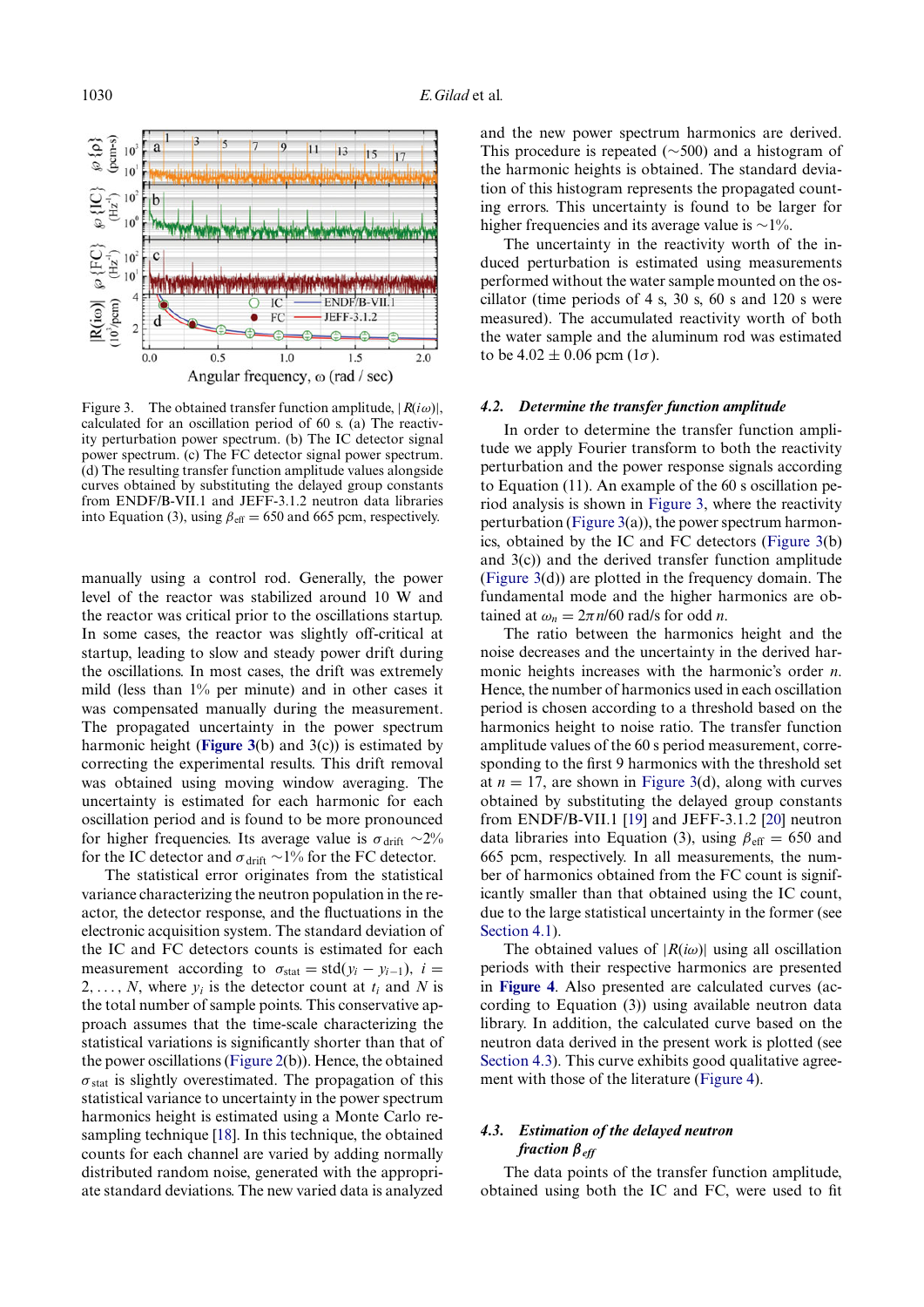<span id="page-6-0"></span>

Figure 4. The obtained values of  $|R(i\omega)|$  using the IC (open) and the FC (closed), including all oscillation periods and their higher harmonics, as a function of angular frequency. Also presented are theoretical curves (Equation (3)) of the transfer functions, using the neutron data libraries ENDF/B-VII.1 (blue), JEFF-3.1.2 (red), and JENDL-4.0 (orange). In addition, the calculated curve based on the neutron data derived in the present work is presented (black). The error bars correspond to  $1\sigma$ .

curves of the theoretical form described in Equation (3). The fitting procedure was applied using multi-parameter nonlinear weighted least-squares fit, where for each library, the delayed neutron precursors decay constants λ*<sup>j</sup>* were fixed, *s* was an independent variable, the data points were the dependent variables, the delayed neutron group yield  $\beta_i$  were the fitted parameters, the  $\beta_i$ from the library were used as an initial point, and the inverse of the errors were used as weights. The available neutron data libraries used for the fitting procedure are specified in **[Table 1](#page-6-1)**. The differences between the obtained transfer functions were negligible, indicating small sensitivity of the fitting procedure to a specific choice of the neutron data library. Note that in the case of the JEFF-3.1 and ROSFOND libraries, eight groups of delayed neutron decay constants were used, whereas six groups were used for the other libraries. The decay constants used are of 235U thermal fission.

The effective delayed neutron fraction is calculated according to  $\beta_{\text{eff}} = \sum_j \beta_j$  for each library. The uncertainty in  $\beta_{\text{eff}}$  results from (1) the propagation of the statistical errors  $\Delta \beta_{stat}$ , (2) the propagation of uncertainty in the induced reactivity perturbation  $\Delta \beta_{\text{react}}$ , and (3) the propagation of uncertainty in the  $\lambda_j$  sets taken from different libraries.

The statistical errors in the transfer function values are propagated to  $\Delta \beta_{stat}$  by applying a Monte Carlo resampling technique (see [Section 4.1\)](#page-4-2). Each value of the obtained transfer function [\(Figure 4\)](#page-6-0) is varied by adding normally distributed random noise with standard deviation of  $\sigma = \sqrt{\sigma_{\text{stat}}^2 + \sigma_{\text{drift}}^2}$ .

The uncertainty in the induced reactivity perturbation  $\Delta \beta_{\text{react}}$  results from uncertainty in the sample reactivity worth and the reactivity contribution of the piston itself. In principle, the reactivity contribution of the piston itself (without a water sample) should be negligible, since the inside and outside piston states should induce similar reactivity perturbations. However, power oscillations were detected in response to "piston-only" oscillation experiments. Analysis of these experiments yields a piston's reactivity worth of  $0.23 \pm 0.05$  pcm. Detailed description will be published elsewhere. Thus, the total reactivity worth of the induced perturbation is 4.02  $\pm$ 0.06 pcm. Finally, the uncertainty in the induced reactivity perturbation is propagated to  $\Delta \beta_{\text{react}} = 11$  pcm.

A value of  $\beta_{\text{eff}}$  is obtained for each  $\lambda_j$  set (taken from different neutron data libraries). The uncertainty in the  $\lambda_i$  sets is propagated to an uncertainty in  $\beta_{\text{eff}}$  by evaluating the standard deviation of the different  $\beta_{\text{eff}}$  values [\(Table 1\)](#page-6-1). Although underestimated due to the existence of correlations between the different  $\lambda_i$  sets, this uncertainty (∼0.5%) is negligible compared to both  $\Delta \beta_{stat}$  and  $\Delta\beta$  react.

<span id="page-6-1"></span>Table 1. Values of the effective delayed neutron fraction  $\beta_{\text{eff}}$  obtained for the measured transfer function data points using multiparameter nonlinear weighted least-squares fit and delayed neutron precursors decay constants from different neutron cross section data libraries.

| Library                 | $\beta_{\text{eff}}$ (pcm) | $\Delta\beta_{\text{stat}}$ (pcm) | $\Delta\beta_{\text{react}}$ (pcm) | $\Delta\beta_{\rm eff}$ (%) | C/E     |
|-------------------------|----------------------------|-----------------------------------|------------------------------------|-----------------------------|---------|
| Keepin $[2]$            | $710 \pm 22$               | 11                                |                                    | 2.2                         | 1.00857 |
| $ENDF/B-VI$ [22]        | $711 \pm 22$               | 11                                | 11                                 | 2.2                         | 1.00647 |
| $ENDF/B-VII$ [19]       | $711 \pm 23$               | 12                                | 11                                 | 2.3                         | 1.00678 |
| JEFF-2.2 [23]           | $713 \pm 23$               | 12                                | 11                                 | 2.3                         | 1.00468 |
| JEFF-3.1.2 [20]         | $708 \pm 25$               | 15                                | 11                                 | 2.5                         | 1.01169 |
| CENDL-3.1 [24]          | $711 \pm 20$               | 10                                | 11                                 | 2.0                         | 1.00707 |
| <b>JENDL-4.0</b> [25]   | $711 \pm 25$               | 14                                | 11                                 | 2.5                         | 1.00708 |
| ROSFOND <sub>[26]</sub> | $709 \pm 24$               | 14                                |                                    | 2.4                         | 1.01003 |
| Brady $[27]$            | $712 \pm 22$               | 11                                | 11                                 | 2.1                         | 1.00528 |
| Tuttle [28]             | $713 \pm 28$               |                                   | 11                                 | 2.8                         | 1.00380 |
| Average                 | $711 \pm 17$               | 13                                | 11                                 | 2.3                         | 1.00715 |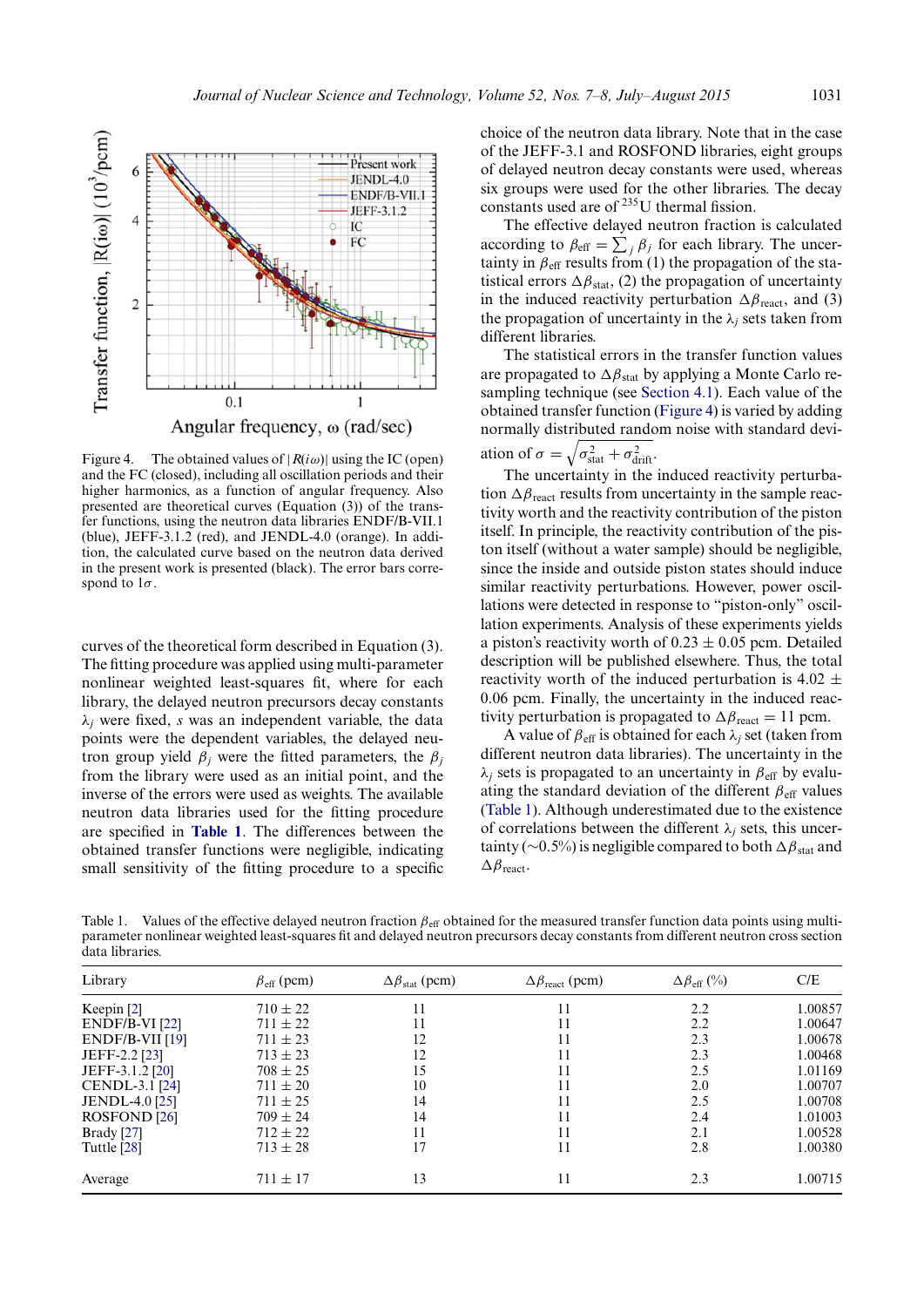Assuming these uncertainties are uncorrelated, the total uncertainty in the derived value of  $\beta_{\text{eff}}$  is  $\Delta \beta =$  $\sqrt{\Delta \beta_{\text{stat}}^2 + \Delta \beta_{\text{react}}^2} = 17$  pcm, where  $\Delta \beta_{\text{stat}}$  and  $\Delta \beta_{\text{react}}$ are averaged over the different libraries (see [Table 1\)](#page-6-1). Hence, the obtained value of  $\beta_{\text{eff}}$  is 711  $\pm$  17 pcm  $(1\sigma)$ . Recent calculations performed by CEA using TRIPOLI4.9 and JEFF-3.1.1 suggest a value of 748.8  $\pm$  0.4 pcm (without full uncertainty analysis) and will be reported elsewhere [\[21\]](#page-8-12).

#### **5. Conclusions**

A method for determining the effective delayed neutron fraction  $\beta_{\text{eff}}$  using in-pile oscillations and Fourier analysis is presented. The method developed in this work extends previous works by accounting for the higher harmonics excitation by the non-sinusoidal reactivity perturbation waveform. This work demonstrates that although previously overlooked, these higher harmonics store valuable information regarding the reactor transfer function. Furthermore, it is shown that the transfer function can be reconstructed with satisfactory precision over a wide range of frequencies using non-sinusoidal perturbation and a single oscillation frequency. The method is applied to a set of in-pile measurements performed at the MINERVE ZPR in order to determine the value of  $\beta_{\text{eff}}$  for the MAESTRO core configuration. This goal is achieved by applying multiparameter nonlinear weighted least-squares fit to the measured reactor transfer function using precursors decay constants from several neutron cross section data libraries [\[2](#page-7-1)[,19](#page-8-3)[,20,](#page-8-4)[22–28\]](#page-8-5).

The obtained value of  $\beta_{\text{eff}}$  is 711  $\pm$  17 pcm (1 $\sigma$ ) and the uncertainties associated with this result and with results obtained for each specific neutron data library (see [Table 1\)](#page-6-1) are small enough so that the method presented in this work can be regarded as a qualified technique for this kind of measurements [\[3\]](#page-7-2). Moreover, since the uncertainty,  $\Delta \beta_{\text{eff}}$ = 2.3%, is small enough to meet the target accuracy of 3% for  $\beta_{\text{eff}}$  calculations [\[9\]](#page-7-6), the obtained values of  $\beta_{\text{eff}}$  can be considered as benchmarks to validate calculation methods and related nuclear data libraries used for  $\beta_{\text{eff}}$  determination. In this respect, the uncertainty in the applied reactivity perturbation plays a significant role and is propagated directly to an uncertainty in the value of  $\beta_{\text{eff}}$ . Reducing this uncertainty (which is 1.5% in this work) in this kind of experiments is of upmost importance.

A major concern in in-pile kinetic measurements is the accuracy estimation and reduction of the associated uncertainties. More specifically, the uncertainties in the present work, e.g. reactivity perturbation worth, can be reduced by performing additional measurements and by comparison to independent in-pile methods (e.g. noise techniques). These uncertainties can also be better quantified by further development of the experimental technique described in this work. Further work should, therefore, include the use of additional samples for reactivity perturbation, suppression of the power drift during the oscillations, and comparison with independent static techniques (e.g. CPSD).

#### **Disclosure statement**

No potential conflict of interest was reported by the authors.

#### **Note**

<span id="page-7-13"></span>1. [http://www.fastcomtec.com/?id](http://www.fastcomtec.com/?id=212)=212

#### **References**

- <span id="page-7-0"></span>[1] Bell GI, Glasstone S. Nuclear reactor theory. New York: Van Nostrand Reinhold; 1970.
- <span id="page-7-1"></span>[2] Keepin GR. Physics of nuclear kinetics. Reading (MA): Addison-Wesley; 1965.
- <span id="page-7-2"></span>[3] dos Santos A, Diniz R, Fanaro LCCB, Jerez R, Silva GSA, Yamaguchi M. A proposal of a benchmark for  $\beta_{\text{eff}}$ ,  $\beta_{\text{eff}}/\Lambda$ , and  $\Lambda$  of thermal reactors fueled with slightly enriched uranium. Ann Nucl Energy. 2006;33:848–855.
- <span id="page-7-3"></span>[4] Yedvab Y, Reiss I, Bettan M, Harari R, Grober A, Ettedgui H, Caspi EN. Determination of delayed neutrons source by in-pile oscillation measurements. Proceedings of PHYSOR-2006; 2006 Sep 10–14; Vancouver (Canada); 2006.
- <span id="page-7-4"></span>[5] Spriggs GD, Campbell JM. A summary of measured delayed neutron group parameters. Prog Nucl Energy. 2002;41:145–201.
- <span id="page-7-5"></span>[6] Williams T. On the choice of delayed neutron parameters for the analysis of kinetic experiments in 235U systems. Ann Nucl Energy. 1996;23:1261–1265.
- [7] Svarny J. Application of different delayed neutrons data sets to the analysis of rod drop experiments on VVER cores. Prog Nucl Energy. 2002;41:303–315.
- [8] Geslot B, Jammes C, Gall B. Influence of the delayed neutron group parameters on reactivity estimation by rod drop analysis. Ann Nucl Energy. 2007;34:652–660.
- <span id="page-7-6"></span>[9] Rudstam G, Finck Ph, Filip A, D'Angelo A. Delayed neutron data for the major actinides. Paris: Nuclear Energy Agency; 2002. (Report no. NEA/WPEC-6).
- <span id="page-7-7"></span>[10] Santamarina A, Blaise P, Erradi L, Fougeras P. Calculation of LWR  $\beta_{\text{eff}}$  kinetic parameters: validation on the MISTRAL experimental program. Ann Nucl Energy. 2012;48:51–59.
- <span id="page-7-8"></span>[11] Hetrick DL. Dynamics of nuclear reactors. Chicago (IL): University of Chicago Press; 1971.
- <span id="page-7-9"></span>[12] Antony M, Di-Salvo J, Pepino A, Bosq JC, Bernard D, Leconte P, Hudelot JP, Lyoussi A. Oscillation experiments techniques in CEA MINERVE experimental reactor. Proceedings of the International Conference on Advancements in Nuclear Instrumentation Measurement Methods and their Applications (ANIMMA); 2009 Jun 7–10; Marseille (France); 2009.
- <span id="page-7-10"></span>[13] Cacuci DG. Handbook of nuclear engineering. Boston (MA): Springer-Verlag; 2010.
- <span id="page-7-11"></span>[14] Hudelot JP, Klann R, Fougeras P, Genin X, Drin N, Donnet L. OSMOSE: an experimental program for the qualification of integral cross sections of actinides. Proceedingsof PHYSOR-2004; 2004 Apr 25–29; Chicago  $(IL): 2004$
- <span id="page-7-12"></span>[15] Leconte P, Geslot B, Gruel A, Pepino A, Derriennic M, Di-Salvo J, Antony M, Eschbach R, Cathalau S.